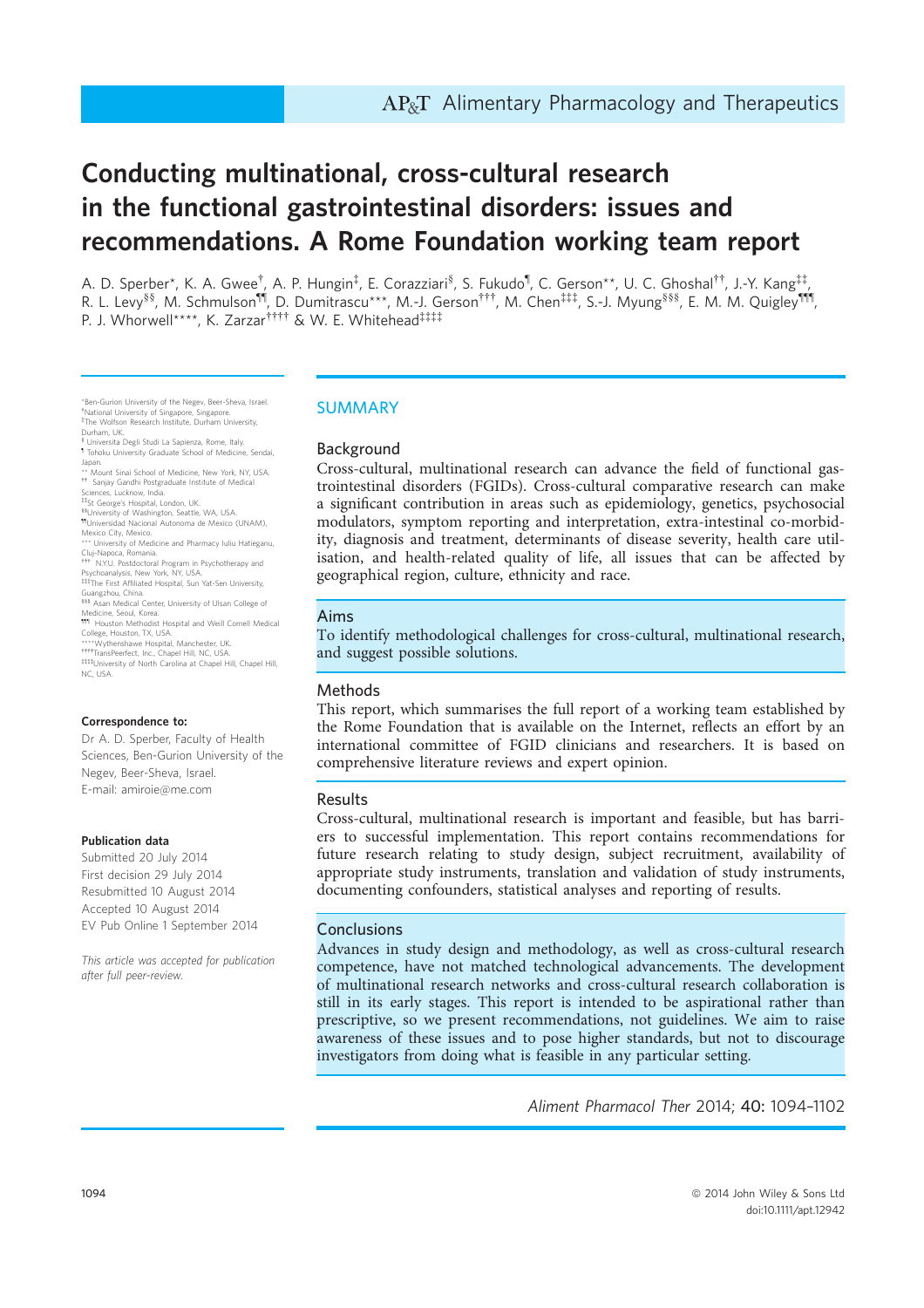## INTRODUCTION

Cross-cultural, multinational research can advance the field of functional gastrointestinal disorders (FGIDs) at many levels. While this may appear obvious in terms of prevalence studies, it is less clear, but equally true, that this format can also enhance research in other areas including genetics, psychosocial modulators, symptom interpretation and reporting, extra-intestinal co-morbidity, diagnosis and treatment, determinants of disease severity, health care infrastructure and utilisation, and health-related quality of life; all issues that can be affected by geographical region, culture, ethnicity and race. In addition: (i) evidence of the worldwide prevalence of these disorders lends support to their legitimacy as diagnostic entities, (ii) a similar response to new treatment modalities is compelling evidence of treatment efficacy, (iii) comparisons of FGIDs in populations that differ in ethnicity, diet, exposure to pathogens, history of war trauma, attitudes to illness and culturally defined gender roles may advance our understanding of aetiology, and (iv) comparisons of different health care systems can inform policy decisions.

The increasing interest in research in FGIDs, together with the growing sophistication of communication technology, makes cross-cultural, multinational research feasible. However, advances in study design and methodology, as well as cross-cultural research competence, have not matched technological developments.

The Rome Foundation commissioned a Working Team on Cross-cultural, Multinational Research in the FGIDs to address these issues.<sup>1</sup> The full report of the Rome Foundation, which can be downloaded at http://theromefoundation.org/committees/multinational\_com.cfm, reflects an effort by an expert international committee of FGID clinicians and researchers to: (i) define methodological challenges and suggest solutions for study design and research methodology, and (ii) develop recommendations for the fostering of cross-cultural research collaboration.

This paper distils and summarises the working team report, discusses the conduct of cross-cultural FGID research and presents recommendations for its refinement. The objective is to be aspirational rather than prescriptive, so we present recommendations, not guidelines. We aim to raise awareness of these issues and to pose higher standards, but not to discourage investigators from doing what is feasible in any particular setting.

# METHODOLOGICAL ISSUES IN THE CONDUCT OF CROSS-CULTURAL, MULTINATIONAL RESEARCH IN FGIDS

The most common reasons for carrying out multinational or cross-cultural studies are (i) to compare the prevalence of FGIDs in different countries<sup>2</sup> or cultural sub-groups within a country,<sup>3, 4</sup> (ii) to compare health care practices in different countries/cultures, $5-7$  and (iii) to test the efficacy of new interventions.<sup>8, 9</sup> These different research aims require different study designs.

The planning stage is critical to the success of any study. Issues that should be addressed in the planning stage of cross-cultural, multinational studies include:

- 1 Study design
	- a. Which protocol and design are best suited to different types of studies:
		- (i) Prevalence studies
		- (ii) Comparison of health care services
	- (iii) Intervention efficacy studies
- 2 Subject recruitment
	- a. Representativeness of samples.
	- b. Categories of study populations.
	- c. Inclusion of children and adolescents.
- 3 Availability of appropriate study instruments
	- a. Translation and validation of study instruments.
	- b. Translatability assessment.
	- c. Translation and validation of study endpoints and outcomes.
	- d. Patient-reported outcomes (PROs) for children and adolescents.
- 4 Documenting confounders
	- a. Characteristics of the cultural sub-groups
	- b. Characteristics of the individual subject
	- c. Implications for study design and analytic plan
- 5 Statistical analyses and reporting of results

# Issues and recommendations

The following is an in-depth discussion of the abovementioned issues. Each section concludes with working team recommendations for future research. As mentioned above, we aim to raise awareness of these issues and to pose higher standards, but not to discourage investigators from doing what is feasible in any particular setting; hence the following are recommendations, not guidelines.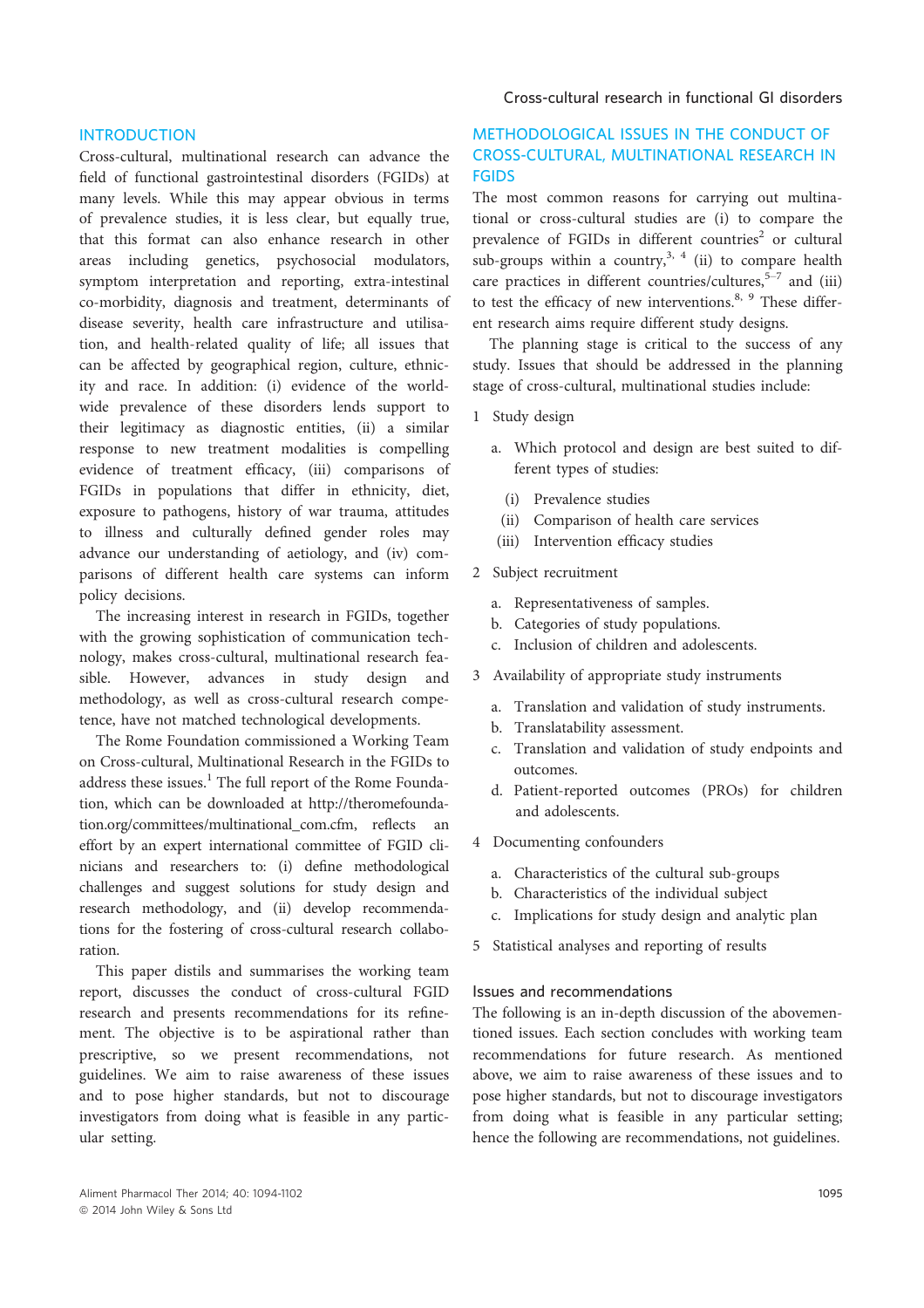# A. D. Sperber et al.

# STUDY DESIGN

# Prevalence studies

Cross-cultural prevalence studies have, by nature, observational designs because study participants cannot be randomised to cultural sub-groups or country of origin. The subjects selected for survey should be as representative of the country of origin as possible and the method of recruiting should be specified. The same methods should be used to recruit and diagnose participants in each country. The respondent in the research is the individual subject, and the interpretability of the data is critically dependent on the use of the same methods to recruit and diagnose patients in each country. Common pitfalls are to use convenience sampling [e.g. employees of a company or agency, $3$  students and/or patients from selected medical clinics], $10$  rather than random sampling from the population.

Observational cohort studies are never regarded as conclusive because (i) multiple causes interact to produce an outcome such as the development of IBS, (ii) important variables may be unknown or unmeasured, and (iii) there is no practical way of controlling for potential confounders in cross-cultural comparisons; e.g. a study which found large differences in the severity of IBS between countries and attributed those differences to psychosocial variables of interpersonal conflict and family structure, could not rule out other explanations such as ascertainment bias and differences in the understanding of questionnaire items.<sup>10</sup>

# Recommendations:

- (i) The subjects or clinical practices selected for survey should be as representative of the country of origin as possible, and the method of recruiting should be specified in all subsequent reports and publications.
- (ii) The same methods should be used to recruit and diagnose participants in each country.

# Comparison of health care services

This type of study also requires an observational design, but the respondents may be physicians or public health officials instead of, or in addition to, individual patients.<sup>11</sup> When patients are surveyed, it may be appropriate to recruit them through medical clinics as it is not necessary to include in the survey healthy individuals who do not use health care providers or health care services.

# Recommendations:

- (i) Studies aimed at comparing health care practices or testing aetiological hypotheses should be limited to no more than four carefully selected cultural  $groups.<sup>11</sup>$
- (ii) These groups should be selected based on a clear contrast among them with respect to the hypothesis, but similarities in other areas.

# Intervention efficacy studies

These studies are usually designed as prospective, randomised controlled trials, and randomisation of patients to treatment arms within each country mitigates concerns about whether the patients are representative of the population, whether they have been recruited in the same way across countries, and whether results can be generalised to all regions. There is evidence that even when standardised in term of definition, there are differences in presentation of FGIDs in different regions. Nevertheless, the use of a consistent recruitment strategy across countries strengthens the generalisability of the findings. A significant but often unrecognised pitfall to multinational drug or other intervention efficacy studies is the use of outcome measures which have not been adequately validated for cultural differences even though they may be linguistically valid. For example, sufferers in some settings for whom respect or authority is strongly valued, may be more reluctant to report pain but more likely to report satisfactory relief of symptoms. In other cases, the study may assess symptoms for which there is no valid translation in some languages, e.g. there is no valid term in Spanish and Italian for the concept of bloating.

# SUBJECT RECRUITMENT

Equivalent methods should be used to enrol patients in all cohorts. However, this may not be feasible if the groups being compared include both developed and developing countries. A standard method of obtaining a population-based sample in developed countries is through a postal survey sent to households randomly selected from electoral roles or random digit dialling of telephone numbers, but developing countries may not have an infrastructure to permit this. House-to-house surveys may be the only possible way of obtaining a population-based sample in this case. In practice, houseto-house surveys have often been done on convenience samples in large cities or near universities, rendering the results unrepresentative of the population.<sup>12</sup>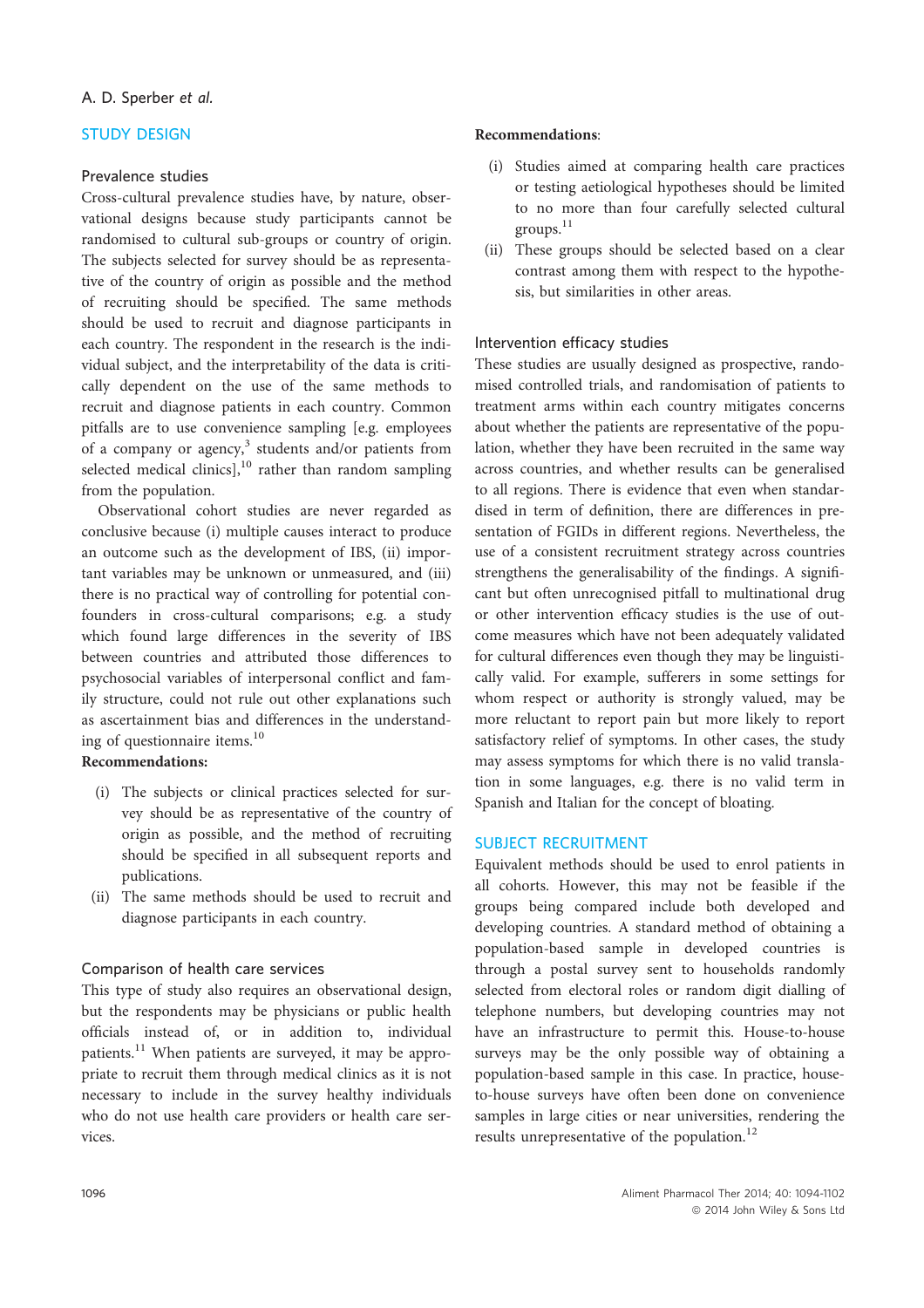#### Recommendations:

(i) Extrapolate valid estimates of disease prevalence, in a population sampled house-to-house in a limited number of locations, by applying statistical methods to adjust for nonrandom sampling. This is a standard epidemiological technique for which the SUDAAN and Stata statistical packages provide built-in algorithms. For a detailed discussion of this technique, see the United Nations publication ST/ESA/STAT/SER.F/96 'Household Sample Surveys in Developing and Transition Countries'; see especially Chapter VI: 'Estimating components of design effects for use in sample design'.<sup>13</sup>

#### Representativeness of samples

Many surveys do not use a systematic approach, but instead distribute questionnaires to patients at locations selected for convenience such as the clinics where the investigators work. Often, these are university-based tertiary referral centres that are not representative of the primary care clinics where most health care is delivered; and they may not even be representative of specialty clinics in the country.

While use of a nonsystematic approach limits sample representativeness, studies of nonrepresentative populations may be of interest as long as their composition is clearly defined and not implied to be representative of a larger general population.

# Recommendations:

- (i) Investigators should avoid using clinic-based sampling to estimate disease prevalence and epidemiology.
- (ii) They should weigh carefully the issue of representativeness before embarking on a survey of health care practices and attempt to survey multiple clinics that are representative of the country.

# Categories of study populations

There are four basic categories of study populations:

- (i) A genuine community sample, which is required for prevalence studies;
- (ii) A primary care sample, particularly where there is delineation between primary and secondary care with a referral system in place;
- (iii) A secondary care sample, which may include either (i) a mixture of primary and secondary care patients or (ii) patients referred to the secondary

care clinic, even if from within the hospital from a general clinic;

(iv) Patients seen in tertiary care.

Prevalence studies are the only types that require population-based sampling. In other types of cross-cultural research, where the goal is to compare health care practices between cultural groups or to test hypotheses about aetiological mechanisms, samples recruited through clinics may be appropriate.

Differing health systems will provide differing populations for surveys. In countries with a formal primary– secondary divide, a wider population will be reached in primary care, and patients referred to secondary care will comprise a selected population. In contrast, where patients are able to access hospital services or specialists directly, (even if on the basis of a primary care approach) there will be a mix of populations. Tertiary care centres will have a highly selected population, which likely includes patients with more severe symptoms. Recommendations:

- (i) Reports of studies should clearly define the population and method of recruitment so that comparisons between settings are more meaningful.
- (ii) Protocols or templates should be used that provide specific study method details. Completed templates could be attached to studies and papers based on them, to enable the interpretation of data more usefully.
- (iii) Journal editors should require the authors of surveys to address, in detail, the representativeness of the subjects.

Different health systems, variations in clinician behaviour in interpreting and diagnosing functional problems, and differences in specific data collection methodologies all contribute to challenges in enrolling comparable cohorts in a cross-cultural study. Emphasis should be placed on like-to-like comparisons to avoid erroneous conclusions. A more universally applicable approach should be aspired to, as different cultural and system concepts may impede realisation of this goal. An alternative is to report data on functional problems from different settings with a clear acknowledgement of differences in methodology and populations between study sites.

## Inclusion of children and adolescents

There is extremely limited published literature in which children and adolescents in different countries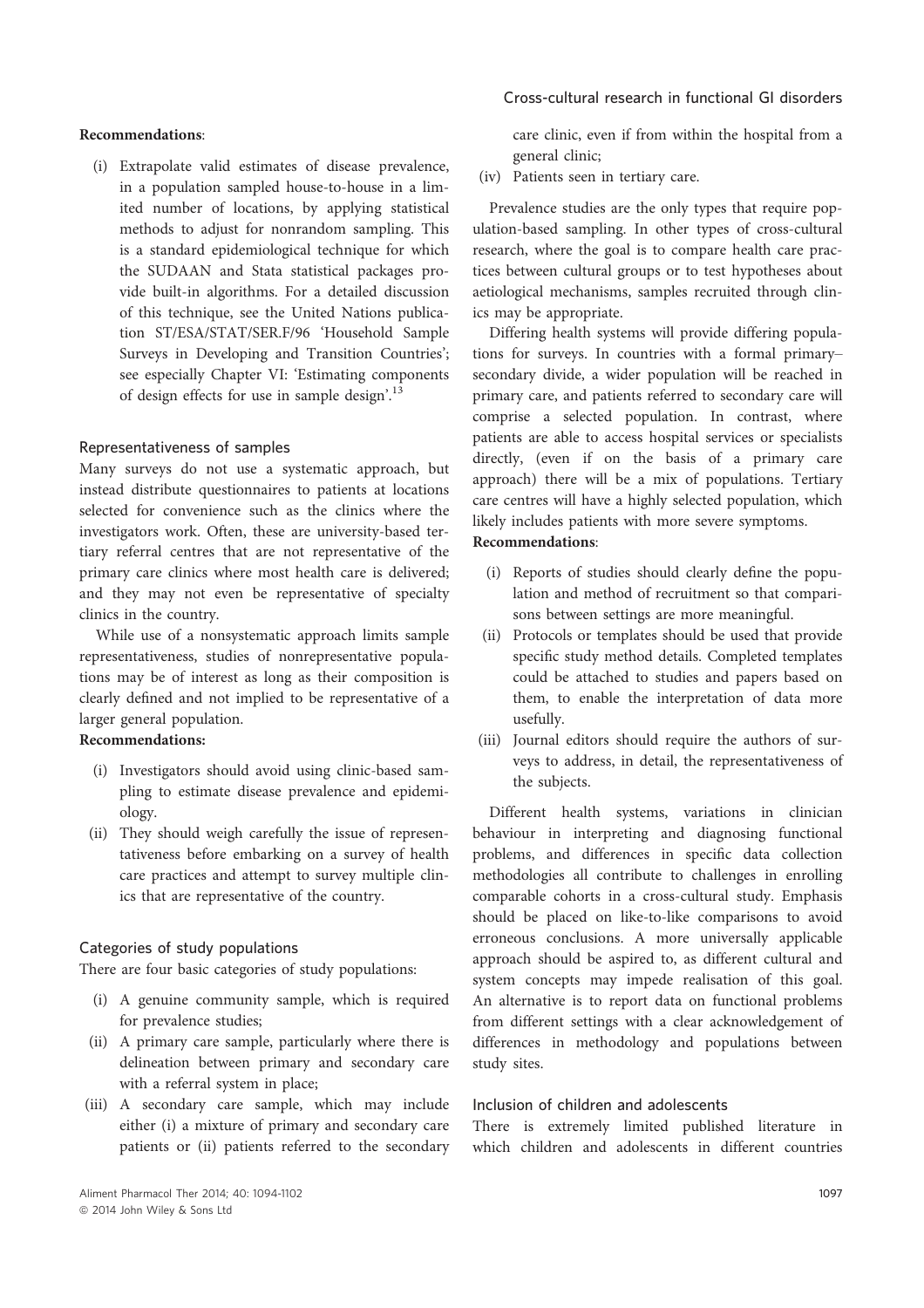# A. D. Sperber et al.

with distinct cultural backgrounds have been included as participants in surveys or even the inclusion of families from different ethnic backgrounds in surveys.

The same methodological issues that may confound cross-cultural comparisons in adults (e.g. differences between countries in diet, genetic make-up, and exposure to pathogens) also exist for children. In addition, investigators should carefully consider whether there are other cultural differences, which may affect the outcomes of child health surveys:

- (i) In some cultures, there are strong preferences for having male children. These cultural preferences may also be reflected in whether male children are more likely than female children to be taken to a physician when ill and in how they are treated.
- (ii) Other variables to consider are:
- The average number of children per family.
- The family member typically responsible for child rearing, e.g. grandmother, mother, older child, daycare worker.
- Child labour practices, and involvement of children in begging, the sex trade or by guerrilla armies, all of which may contribute to physical or mental trauma.

# AVAILABILITY OF APPROPRIATE STUDY INSTRUMENTS

A large proportion of cross-cultural studies are based on questionnaires. The most frequently employed are (i) diagnostic questionnaires that incorporate symptom-based diagnostic criteria;<sup>14</sup> (ii) disease-specific severity measures;<sup>15–17</sup> and (iii) generic or disease-specific health-related quality of life scales.<sup>18, 19</sup> Other types of questionnaires that are appropriate for inclusion in cross-cultural surveys are psychological symptom scales,<sup>20</sup> somatisation scales<sup>21</sup> and cognitive scales.<sup>22</sup>

Most of the questionnaires identified as appropriate for inclusion in cross-cultural studies were developed and written in English and designed for western populations, so the methodology is potentially ethnocentric and, at times, inappropriate. Some of them have been translated into other languages, with or without a process of cultural adaptation. To our knowledge, no database has been prepared with information on study instruments related to FGID research that are available in different languages.

# Recommendations:

(i) The Rome Foundation should appoint a committee to survey the literature, the Internet and other potential sources of translated study instruments, and canvas investigators in the field.

- (ii) This committee should prepare a database of available instruments with information such as type, potential use in studies, relevant citations, available languages, method of validation, instrument assessment, and copyright restrictions.
- (iii) This 'library' of study instruments, preferably in pdf form, would be maintained by the Rome Foundation and accessible to researchers conducting cross-cultural studies.

# Translation and validation of study instruments

The need for the translation of study material into different languages is steadily increasing and has become a cornerstone of modern research.<sup>23</sup> However, cross-cultural translation has pitfalls that threaten validity. Some of these pitfalls are difficult to detect unless a rigorous and standardised methodological process is adopted. Failing to do this could have unrecognised, deleterious effect on study results.<sup>24</sup>

Cross-cultural translation is a process that involves both formal language and cultural adaptation in the process of preparing an instrument for use in another culture. The challenge is to adapt an instrument so that it retains the meaning and intent of the original instrument (the source language), yet is culturally relevant and comprehensible for the target population, $^{25}$  i.e. a 'conceptually equivalent' rather than a 'literal' translation. To this end, advanced planning is essential<sup>26–28</sup> to maximise the effectiveness of the dual processes of translation and adaptation. The process of translating and adapting a questionnaire for a different cultural group can be arduous and requires a considerable investment of time and money. However, unless this process is adopted and successfully implemented, the validity of the research results would be suspect.

The translation process adopted and recommended by most associations and commercial translation companies today are similar to each other in structure and content and usually include some variation of the steps described below. The Rome Foundation has adopted a similar approach in the guidelines for translation of its documents as can be seen on its website at http://www.romecriteria.org/translations (full details, including a flow diagram can be found in Figure 1).

## Translatability assessment

Translatability assessment is a recently developed process aimed at identifying potential translation and adaptation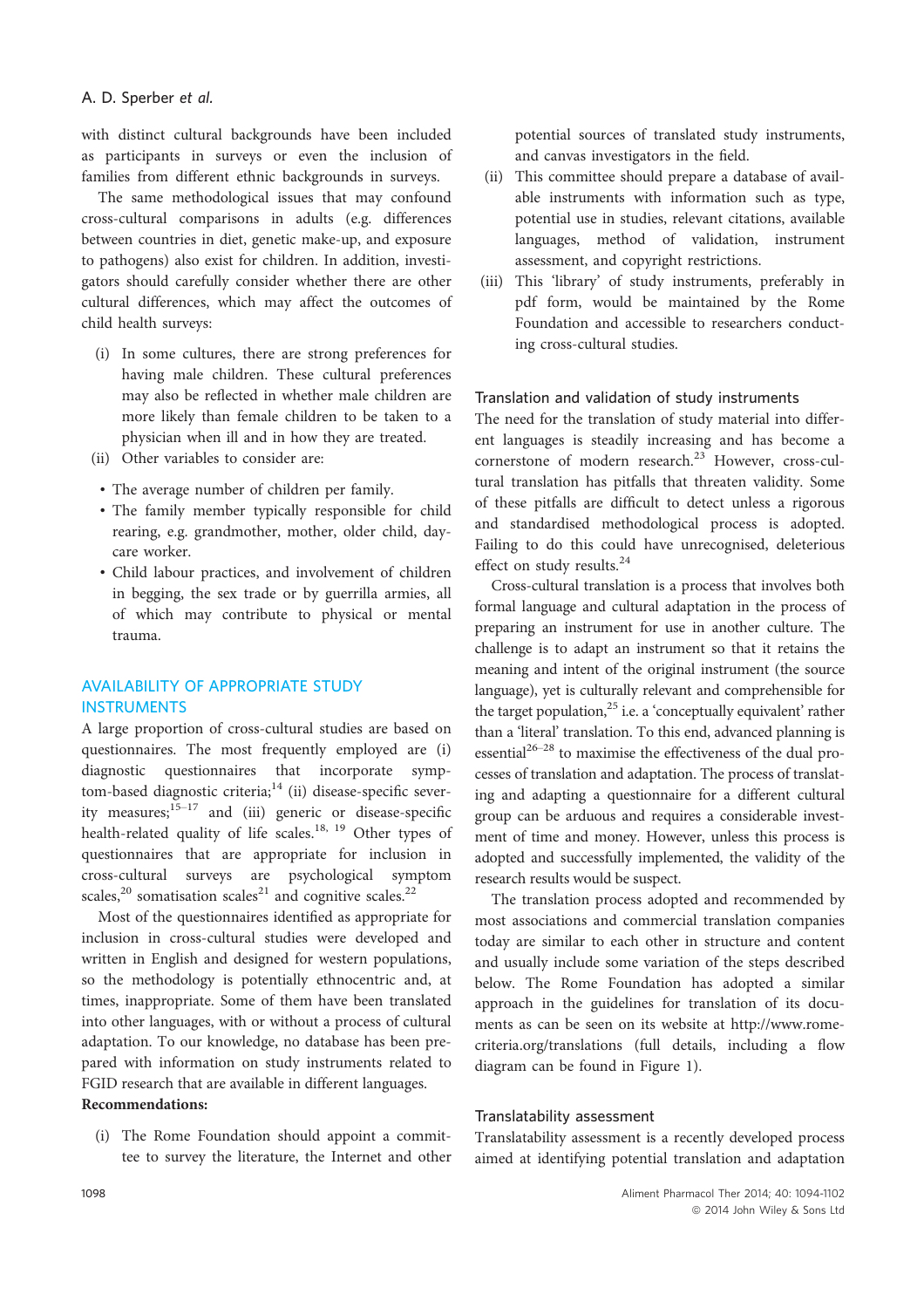# Cross-cultural research in functional GI disorders



problems in the initial instrument development stage in the source language.<sup>29</sup> Conducting a translatability assessment during the instrument development stage can avert challenges in concept adaptation and equivalency when instruments are later translated for use in global studies. If potentially problematic items are identified in development, they can be revised, removed, or replaced to create a source language instrument better positioned for translation with fewer conceptual equivalence difficulties.

# Translation and validation of study endpoints and outcomes

The translation of endpoints for clinical trials bears a more significant weight than translation of other more general documents, such as questionnaires, due to the critical role of primary and secondary endpoints. If the language in any way impedes the appropriate comprehension of the questionnaire by the patient, the implications for the data

and therefore the economic consequences can be enormous. Translation professionals should consider the responsiveness of the endpoints as well as equivalence in meaning across settings, i.e. whether taboos or social mores may limit the patient's use of a response scale more in one culture than in another.<sup>30</sup>

# Recommendations:

- (i) Without appropriate translation and cultural adaptation of research instruments into target languages quality multinational, cross-cultural studies are not feasible.
- (ii) All future multinational studies on the FGIDs need to be cognizant of and adopt guidelines for the translation and cultural adaptation of the instruments used, including familiarity with the process of translatability assessment and issues specifically related to the translation of endpoints and outcomes.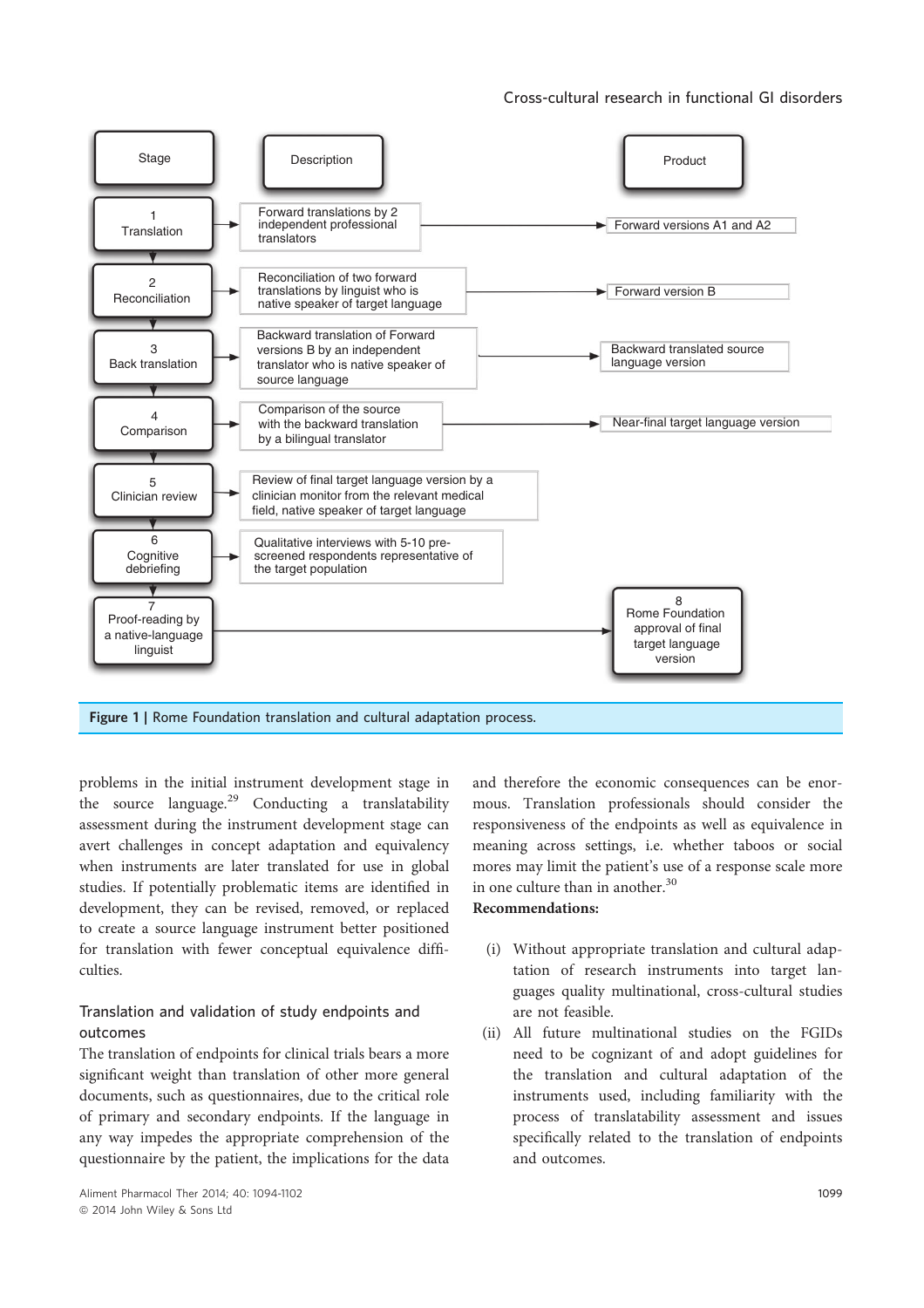# A. D. Sperber et al.

- (iii) The Rome Foundation translation guidelines should be followed in translating and validating FGID study instruments in other languages.
- (iv) Translation professionals should consider the responsiveness of endpoints as well as the equivalence in meaning across settings.

## PROs for children and adolescents

In its guidance for industry on PROs published in  $2009<sup>31</sup>$ , the FDA stated that in addition to issues that are common to children and adults, specific issues for PRO instruments applied in children and adolescents include:

- (i) Age-related vocabulary.
- (ii) Language comprehension.
- (iii) Comprehension of the health concept measured.
- (iv) Duration of recall.

They further recommend that instruments should be developed for fairly narrow age groupings to account for developmental differences and to determine the lower age limit at which children can understand the questions and provide reliable and valid responses that can be compared across age categories.

# Recommendations:

- (i) The process for obtaining consent from parent and/or child in each country should be described in the report of the study.
- (ii) The Rome Foundation should prepare guidelines for the development and cross-cultural translation and validation of health-related questionnaires, PROs and other instruments for children.

# DOCUMENTING CONFOUNDERS IN CROSS-CULTURAL RESEARCH

## Characteristics of cultural sub-groups

The observed differences between cultural groups could be attributable to one or more of the following variables that differ between countries and cultures:

- (i) Differences in the typical diet (e.g. fibre content, infant or adult nutrition).
- (ii) Pathogen exposure, e.g. likelihood of exposure to enteric pathogens and type of pathogens.
- (iii) Health care delivery models, e.g. Western vs. traditional healers, national health insurance vs. private pay.
- (iv) Open access vs. strict referral system.
- (v) Illness explanatory models, e.g. micro-organisms, psychosocial factors, religious and spiritual factors.
- (vi) Difference in cultural taboos in discussing topics such as defecation, sexual abuse and mental illness.
- (vii) Gender, racial and adult vs. child differences in access to and utilisation of health care.
- (viii) Education and literacy rates.
- (ix) Language diversity (e.g. how many languages are commonly spoken).
- (x) Major religions and religious diversity.

When investigators recognise that these factors could account for differences between cultural groups, they usually measure them and use statistical tests to determine whether they could be mediators of the study's primary outcomes. In some studies, however, such factors are not measured, hence becoming potential confounders, which could undermine the study's conclusions.

# Characteristics of the individual subject

There is also diversity between individuals within a sample, so it is useful to identify important characteristics of each subject. Gender, race and age are usually recorded. Beyond this, we suggest that the following characteristics be collected in multicultural settings:

- (i) Primary language and whether different from language of interview.
- (ii) Education level or at least the ability to read.
- (iii) Whether the subject lived and/or was educated abroad.
- (iv) Usual health care provider (Western-trained or traditional).
- (v) Socioeconomic status.
- (vi) Social support.
- (vii) Urban vs. rural residence.
- (viii) Exposure to war or political turmoil.

# IMPLICATIONS OF POTENTIAL CONFOUNDERS FOR STUDY DESIGN AND ANALYTIC PLAN

Studies should be designed so that the statistical analysis can distinguish between the impact of these potential confounders vs. the impact of other differences between cultures that are of primary interest to the investigator. For example, in comparing the prevalence of bloating in Asian and European countries if the investigators recognise that there are differences in both diet and pathogen exposure between most Asian vs.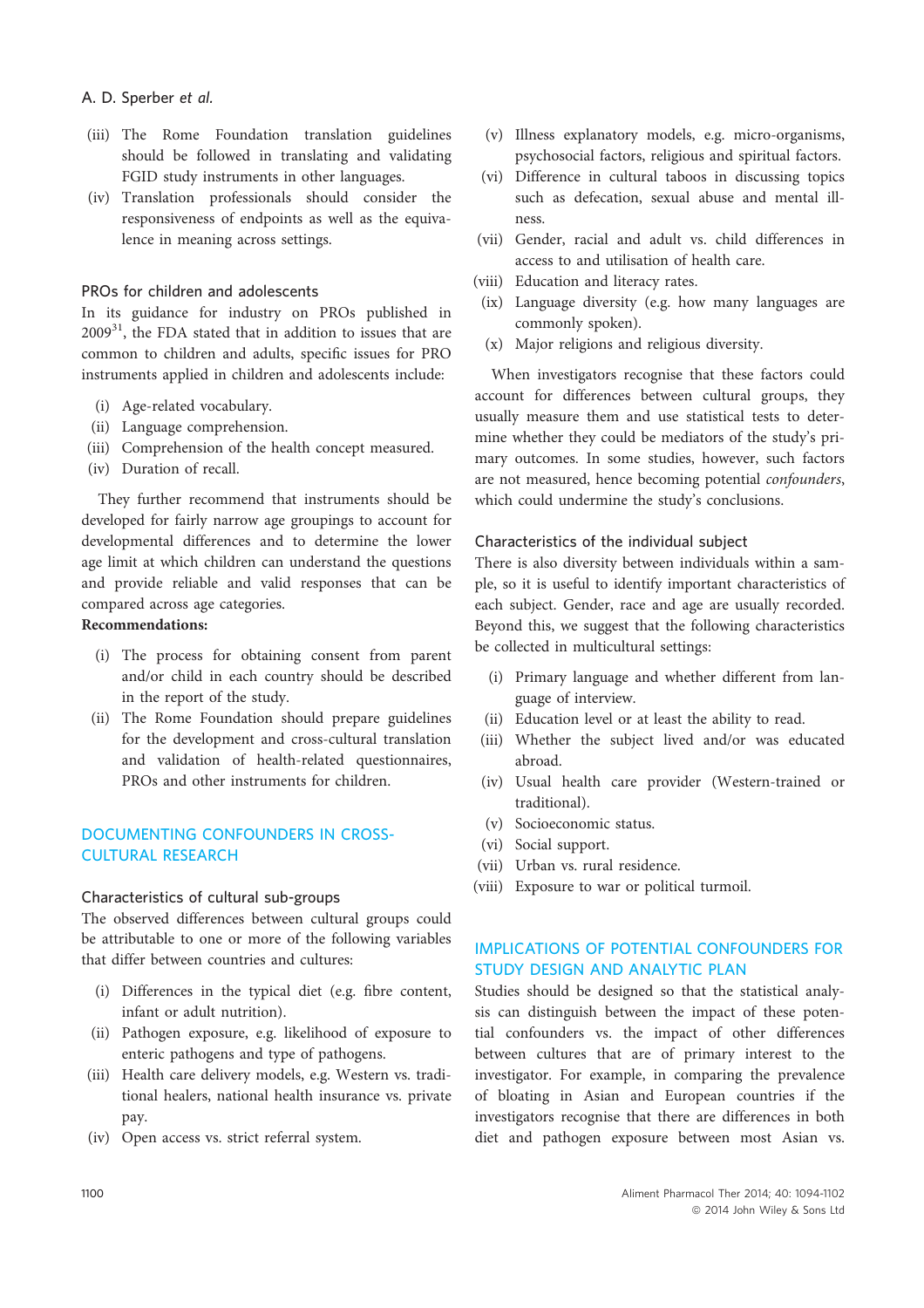most European countries in their sample, they may need to ensure that there is enough diversity in the diets and pathogen exposure of individuals in the two cohorts to be able to treat diet and pathogen exposure as covariates in the analysis. In some cases, it may be necessary to admit that it is not possible to statistically adjust for such confounders and that any differences in outcome could reflect the effects of these confounder or mediator variables.

# STATISTICAL ANALYSES AND REPORTING OF **RESULTS**

The demographical tables describing the subjects included in the study should be expanded to include other characteristics likely to differ between cultures and to influence the results of the cross-cultural comparison. These may include:

- (i) Literacy, native language and whether it is the primary language of the country.
- (ii) Religious affiliation.
- (iii) Proportion of subjects who were educated abroad.
- (iv) Use of 'traditional' vs. western providers for health care.

Other potential confounders that should be considered are listed in the section on 'Documenting confounders in cross-cultural research' (above).

#### SUMMARY

Because of technological advances in global communication and growing recognition of the potential contribution of multinational, cross-cultural research, it is increasingly important to define problems in this type of research and propose solutions for them. Knowledge of

the problems and potential solutions will increase research competence resulting in a greater degree of confidence in the accuracy of research results.

While this paper focused on potential benefits for cross-cultural, multinational research specifically for FGIDs, it is our belief that similar benefits can be expected in all other areas of GI research, because cross-cultural comparisons can highlight issues related to all research areas alluded to in the introduction, not necessarily confined to the field of FGIDs.

As stated above, the objective of this paper is to be aspirational rather than prescriptive, so we present recommendations, not guidelines. We aim to raise awareness of these issues and to pose higher standards, but not to discourage investigators from doing what is feasible in any particular setting.

#### AUTHORSHIP

Guarantor of the article: Ami D. Sperber.

Author contributions: Each of the authors participated in working team meetings and conference calls, contributed to the conceptualisation and implementation of the working team process and took responsibility for specific sections of the report, including literature searches and writing of the section. All authors reviewed and approved the final manuscript.

#### ACKNOWLEDGEMENTS

Declaration of personal interests: None of the authors has a conflict of interest to declare in relation to the content of this paper.

Declaration of funding interests: The Rome Foundation, a nonprofit organisation, supported the working team by providing funding for its meetings and conference calls.

#### **REFERENCES**

- 1. Sperber AD, Gwee KA, Hungin AP, et al. Rome Foundation Working Team Report on Conducting Multinational, Cross-cultural Research in the Functional GI Disorders and Fostering Multinational Research Networks, 2014.
- 2. Hungin AP, Whorwell PJ, Tack J, Mearin F. The prevalence, patterns and impact of irritable bowel syndrome: an international survey of 40,000 subjects. Aliment Pharmacol Ther 2003; 17: 643– 50.
- 3. Zuckerman MJ, Guerra LG, Drossman DA, Foland JA, Gregory GG.

Aliment Pharmacol Ther 2014: 40: 1094-1102 1101 12: 1001 12: 1001 12: 1001 12: 1001 12: 1001 12: 1001 12: 1001 ª 2014 John Wiley & Sons Ltd

Comparison of bowel patterns in Hispanics and no-Hispanic whites. Dig Dis Sci 1995; 40: 1763–9.

- 4. Sperber AD, Friger M, Shvartzman P, et al. Rates of functional bowel disorders among Israeli Bedouins in rural areas compared to those who moved to permanent towns. Clin Gastroenterol Hepatol 2005; 3: 342–8.
- 5. Seifert B, Rubin G, de Wit N, et al. The management of common gastrointestinal disorders in general practice A survey by the European Society for Primary Care Gastroenterology (ESPCG) in six

European countries. Dig Liver Dis 2008; 40: 659–66.

- 6. Gwee KA, Bak YT, Ghoshal UC, et al. Asian consensus on irritable bowel syndrome. J Gastroenterol Hepatol 2010; 25: 1189–205.
- 7. Kanazawa M, Whitehead WE, Palsson OS, et al. Medical care for irritable bowel syndrome (IBS) in Japan compared to the US. Gastroenterology 2012; 142: S10.
- 8. Kellow J, Lee OY, Chang FY, et al. An Asia-Pacific, double blind, placebo controlled, randomised study to evaluate the efficacy, safety, and